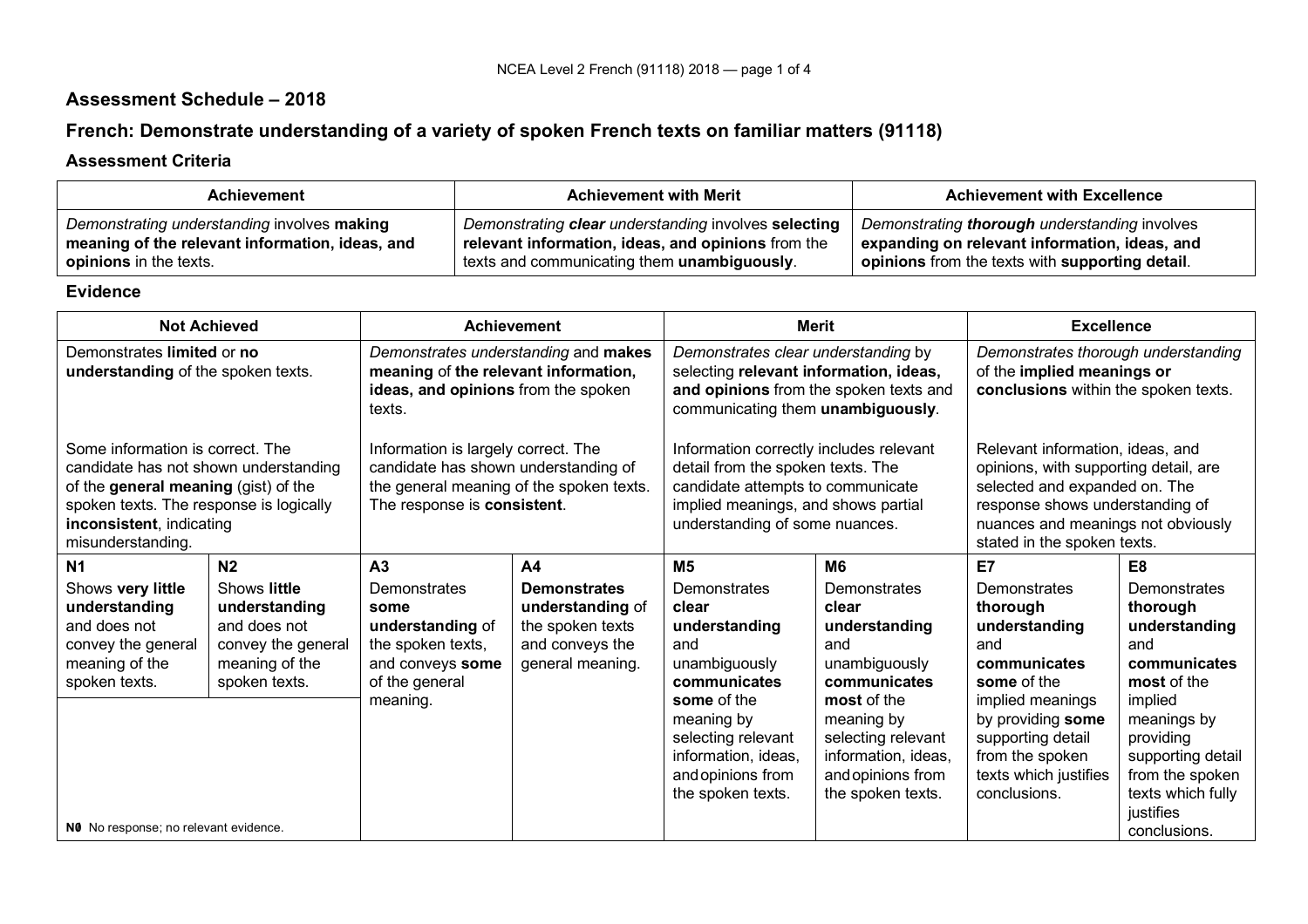| <b>Question ONE</b>                                                                                                            | <b>Achievement</b>                                                                                                                                                              | <b>Achievement with Merit</b>                                                                                                                                                                                                                                                                                 | <b>Achievement with Excellence</b>                                                                                                                                                                                                                                                                                                                                     |
|--------------------------------------------------------------------------------------------------------------------------------|---------------------------------------------------------------------------------------------------------------------------------------------------------------------------------|---------------------------------------------------------------------------------------------------------------------------------------------------------------------------------------------------------------------------------------------------------------------------------------------------------------|------------------------------------------------------------------------------------------------------------------------------------------------------------------------------------------------------------------------------------------------------------------------------------------------------------------------------------------------------------------------|
| (a) Possible evidence showing<br>understanding of Medhi's experience of<br>the cyclone.                                        | • At his grandmother's.<br>• Examples of the physical effects of the<br>cyclone, e.g. rain and wind.                                                                            | • Disruption to normal life, due to<br>flooding in places, power and road<br>cuts, and lots of rain and really strong<br>wind.                                                                                                                                                                                |                                                                                                                                                                                                                                                                                                                                                                        |
| (b) Possible evidence showing<br>understanding of how you know he and<br>his mother have been personally<br>affected.          | • His mum has relatives / connections in<br>Vanuatu.<br>• They live on a small island.                                                                                          | • No contact with relatives / connections<br>yet.<br>• Idea of Medhi being concerned /<br>worried, because he hasn't got any<br>news yet.                                                                                                                                                                     | • They haven't been able to contact the<br>two nieces (and so are personally<br>affected).<br>• Medhi hasn't ever been to Vanuatu but<br>is worried for his mum's sake.<br>• Medhi infers that conditions are bad /<br>worse because no contact can be<br>made with the island in Vanuatu.                                                                             |
| (c) Possible evidence showing<br>understanding of what Medhi and his<br>family do during the three stages of<br>cyclone alert. | • Correct examples of what his family do<br>through the stages of the cyclone<br>alert.                                                                                         | • Pre-alert: go shopping $-$ buy water,<br>torches, and put petrol in the car.<br>• Protect your house - windows and TV<br>antennas.<br>• Level 1: go home.<br>• Level 2: stay home.<br>• The order of stages correct but not<br>necessarily the tense.<br>• Medhi takes care of his brothers and<br>sisters. | • Medhi takes care of brothers and<br>sisters so they think of something else.<br>• Because they may get scared and<br>need a distraction.<br>• Stay connected to alert services (TV),<br>and follow instructions so that they are<br>prepared for the conditions.<br>• Tense correct in the ordering of the<br>three stages of the cyclone alert (not<br>past tense). |
| (d) Possible evidence showing<br>understanding of why Medhi could be<br>nominated for an award for his actions.                | • Because he bought groceries (or food)<br>and baby milk.<br>• Mention of school supplies being<br>collected (pens, books and exercise<br>books).<br>• Chose clothes to donate. | • Medhi is going to participate in the big<br>collection on Saturday.<br>• It's organised by local artists at the<br>library.<br>• He is asking his school to organise<br>supplies (pens, books and exercise<br>books).                                                                                       | • Medhi is only 11, yet has been<br>prepared to help others affected in the<br>cyclone.<br>• It is shown that Medhi is generous,<br>engaged with his community and pro-<br>active. Any adjective that describes his<br>generous nature / his leadership skills.<br>Examples given.                                                                                     |

*Possible evidence is not limited to these examples. Answers are judged holistically, not solely on the basis of evidence included in the schedule. Assessment judgements are based on the level of understanding shown rather than knowledge of individual lexical items.*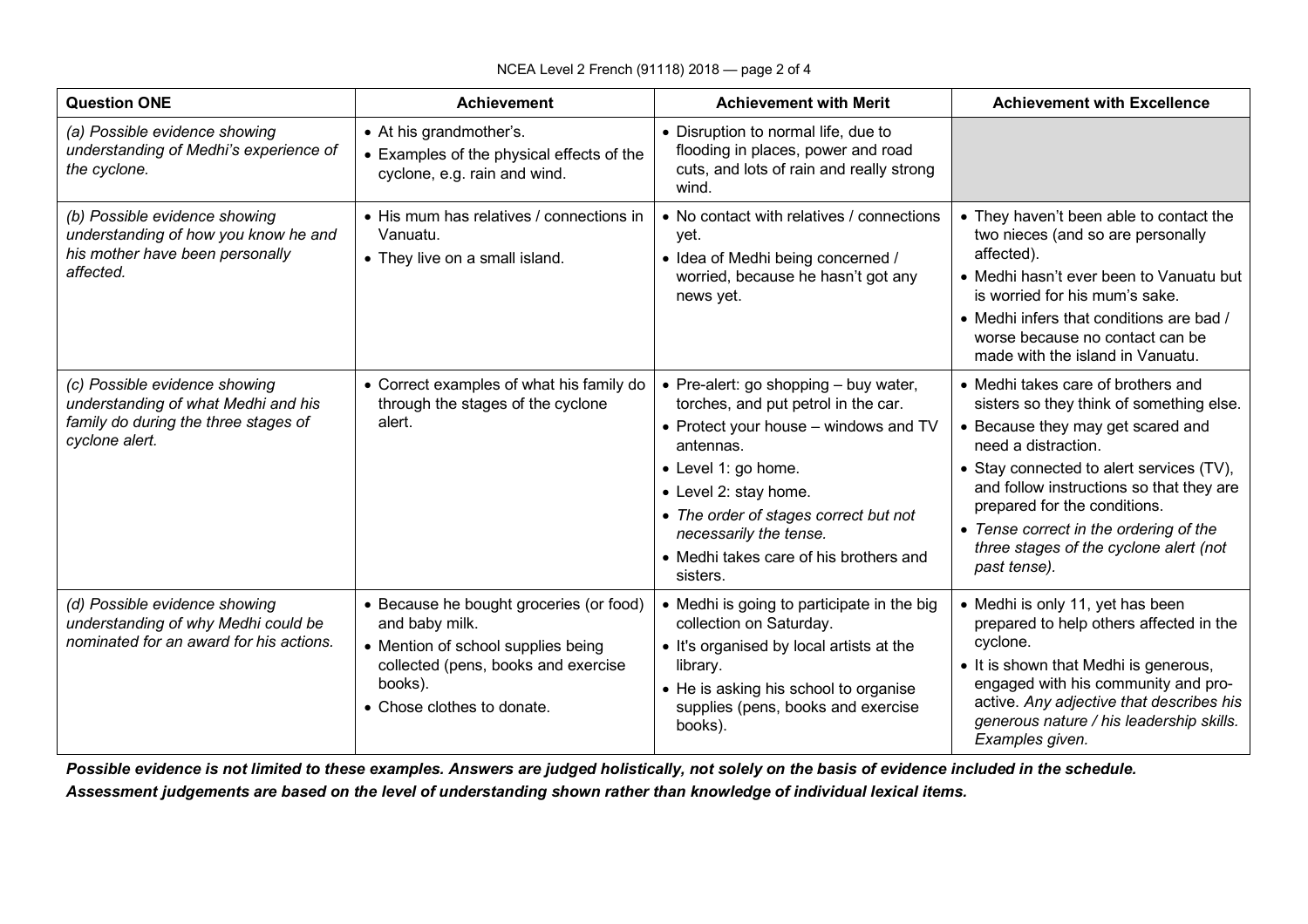| <b>Question TWO</b>                                                                                               | <b>Achievement</b>                                                                                                            | <b>Achievement with Merit</b>                                                                                                                                                                                   | <b>Achievement with Excellence</b>                                                                                                                                                                                                                                                                                                          |
|-------------------------------------------------------------------------------------------------------------------|-------------------------------------------------------------------------------------------------------------------------------|-----------------------------------------------------------------------------------------------------------------------------------------------------------------------------------------------------------------|---------------------------------------------------------------------------------------------------------------------------------------------------------------------------------------------------------------------------------------------------------------------------------------------------------------------------------------------|
| (a) Possible evidence showing<br>understanding of what the s'cool bus is.                                         | • School transport with collective<br>bike(s).<br>• Bike has a small electric motor.<br>• Nine kids together.<br>• Every day. | • It's a type of collective bike, where<br>nine kids bike together with one adult.<br>• It's to take primary school children in<br>Rouen to school.<br>• It is designed to improve school<br>transport.         | • Brought over to France by a French<br>student.                                                                                                                                                                                                                                                                                            |
| (b) Possible evidence showing<br>understanding of the benefits of using<br>the s'cool bus.                        | • Get to exercise.<br>• Meet other kids.<br>• Environmentally friendly.<br>• Interesting way to get to school.                | • Environmentally friendly, as it is<br>powered by an electric motor and<br>pedal power.<br>$\bullet$ Free service.<br>• Social activity - get to know others.<br>• Designed to replace cars and / or<br>buses. | • Safe for students to get to school.<br>• An environmental implication, such as<br>there will be less traffic.<br>• Children get to meet others from their<br>neighbourhood.<br>• Children are happy to go to school.                                                                                                                      |
| (c) Possible evidence showing<br>understanding of how the s'cool bus has<br>been received by the wider community. | • Parents say that:<br>- it's a good concept<br>- it helps the environment<br>- it's a very positive experience.              | • The town sponsors the collective<br>bikes.<br>• Other towns have shown interest in<br>the concept / idea.                                                                                                     | • It has been well received by many<br>different groups - parents, the town<br>(as they sponsor it), and it has worked<br>so well they are looking to expand the<br>concept and are looking for partners /<br>sponsors.<br>• They are confident that the idea will<br>spread, as several other towns are<br>looking to adopt it themselves. |

*Possible evidence is not limited to these examples. Answers are judged holistically, not solely on the basis of evidence included in the schedule. Assessment judgements are based on the level of understanding shown rather than knowledge of individual lexical items.*